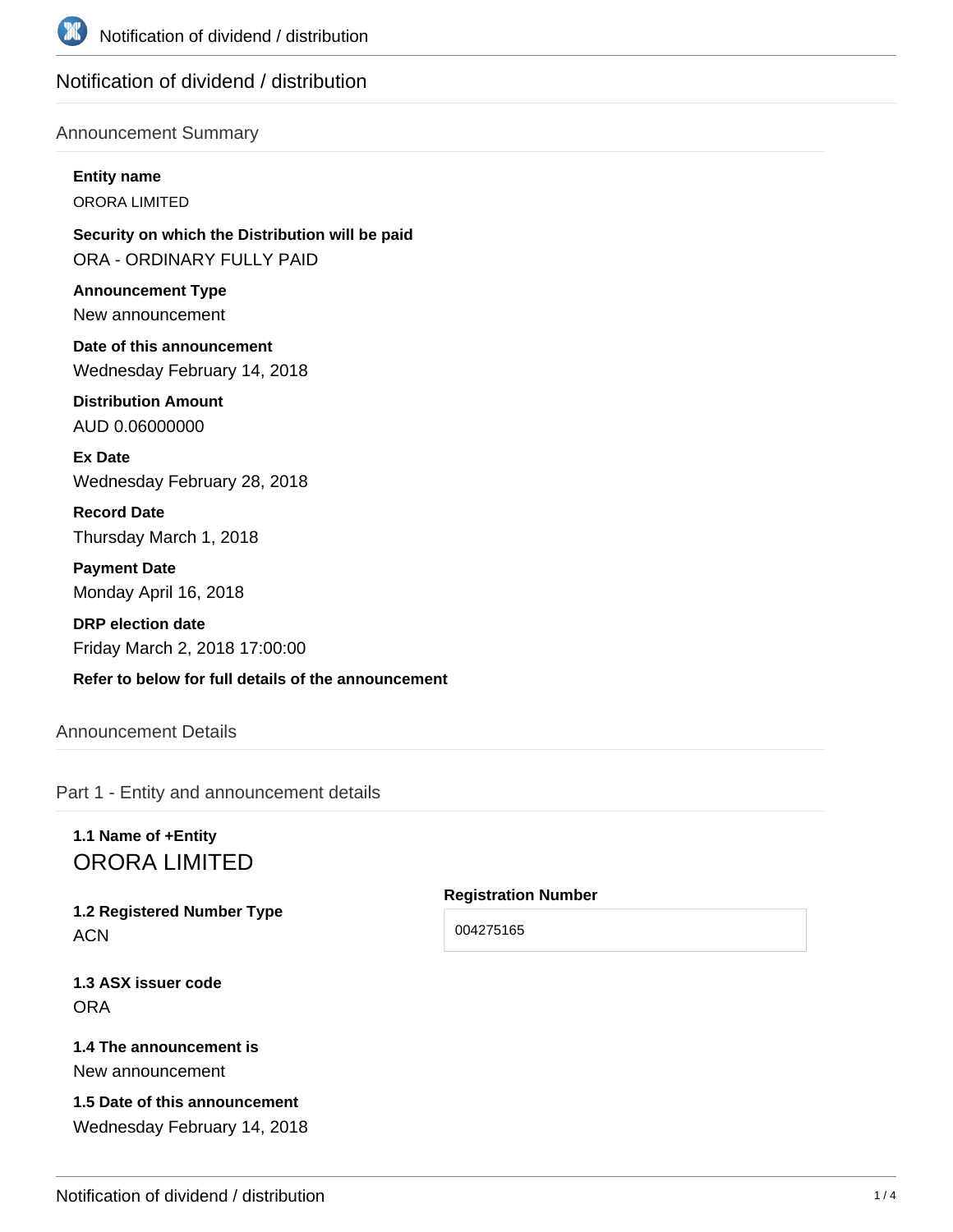

Notification of dividend / distribution

**1.6 ASX +Security Code ORA** 

**ASX +Security Description** ORDINARY FULLY PAID

Part 2A - All dividends/distributions basic details

**2A.1 Type of dividend/distribution**

**Ordinary** 

**2A.2 The Dividend/distribution:** relates to a period of six months

**2A.3 The dividend/distribution relates to the financial reporting or payment period ending ended/ending (date)**

Sunday December 31, 2017

**2A.4 +Record Date** Thursday March 1, 2018

**2A.5 Ex Date** Wednesday February 28, 2018

**2A.6 Payment Date** Monday April 16, 2018

**2A.7 Are any of the below approvals required for the dividend/distribution before business day 0 of the timetable?**

- **Security holder approval**
- **Court approval**
- **Lodgement of court order with +ASIC**
- **ACCC approval**
- **FIRB approval**
- **Another approval/condition external to the entity required before business day 0 of the timetable for the dividend/distribution.**

No

**2A.8 Currency in which the dividend/distribution is made ("primary currency")** AUD - Australian Dollar

**2A.9 Total dividend/distribution payment amount per +security (in primary currency) for all dividends/distributions notified in this form**

AUD 0.06000000

**2A.10 Does the entity have arrangements relating to the currency in which the dividend/distribution is paid to securityholders that it wishes to disclose to the market?** No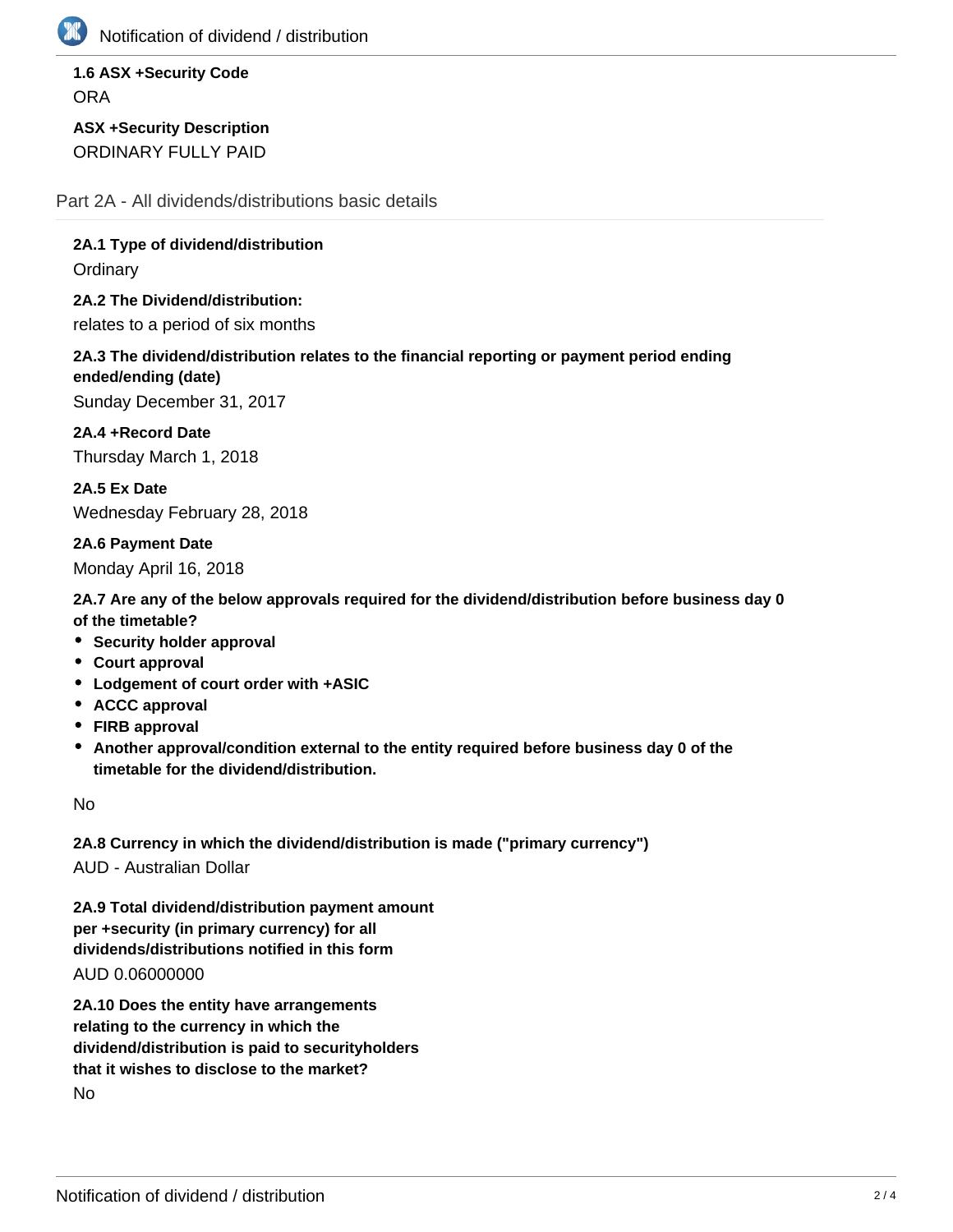| (K) | Notification of dividend / distribution                                                                                                                      |                                                                                      |
|-----|--------------------------------------------------------------------------------------------------------------------------------------------------------------|--------------------------------------------------------------------------------------|
|     | 2A.11 Does the entity have a securities plan for<br>dividends/distributions on this +security?<br>We have a Dividend/Distribution Reinvestment<br>Plan (DRP) |                                                                                      |
|     | 2A.11a If the +entity has a DRP, is the DRP<br>applicable to this dividend/distribution?<br>Yes                                                              | 2A.11a(i) DRP Status in respect of this<br>dividend/distribution<br><b>Full DRP</b>  |
| No  | 2A.12 Does the +entity have tax component<br>information apart from franking?                                                                                |                                                                                      |
|     | Part 3A - Ordinary dividend/distribution                                                                                                                     |                                                                                      |
| No  | 3A.1 Is the ordinary dividend/distribution<br>estimated at this time?                                                                                        | 3A.1a Ordinary dividend/distribution estimated<br>amount per +security<br><b>AUD</b> |
|     | 3A.1b Ordinary Dividend/distribution amount per<br>security<br>AUD 0.06000000                                                                                |                                                                                      |
|     | 3A.2 Is the ordinary dividend/distribution<br>franked?<br>Yes                                                                                                | 3A.2a Is the ordinary dividend/distribution fully<br>franked?<br><b>No</b>           |
|     | 3A.3 Percentage of ordinary<br>dividend/distribution that is franked<br>30.0000 %                                                                            | 3A.3a Applicable corporate tax rate for franking<br>credit (%)<br>30.0000 %          |
|     | 3A.4 Ordinary dividend/distribution franked<br>amount per +security<br>AUD 0.01800000                                                                        | 3A.5 Percentage amount of dividend which is<br>unfranked<br>70.0000 %                |
|     | 3A.6 Ordinary dividend/distribution unfranked<br>amount per +security excluding conduit foreign<br>income amount<br>AUD 0.00000000                           |                                                                                      |
|     | 3A.7 Ordinary dividend/distribution conduit<br>foreign income amount per security<br>AUD 0.04200000                                                          |                                                                                      |
|     | Part 4A - +Dividend reinvestment plan (DRP)                                                                                                                  |                                                                                      |
|     | 4A.1 What is the default option if +security holders do not indicate whether they want to                                                                    |                                                                                      |

**participate in the DRP?**

Do not participate in DRP (i.e. cash payment)

**4A.2 Last date and time for lodgement of election notices to share registry under DRP** Friday March 2, 2018 17:00:00

**4A.3 DRP discount rate** 0.0000 %